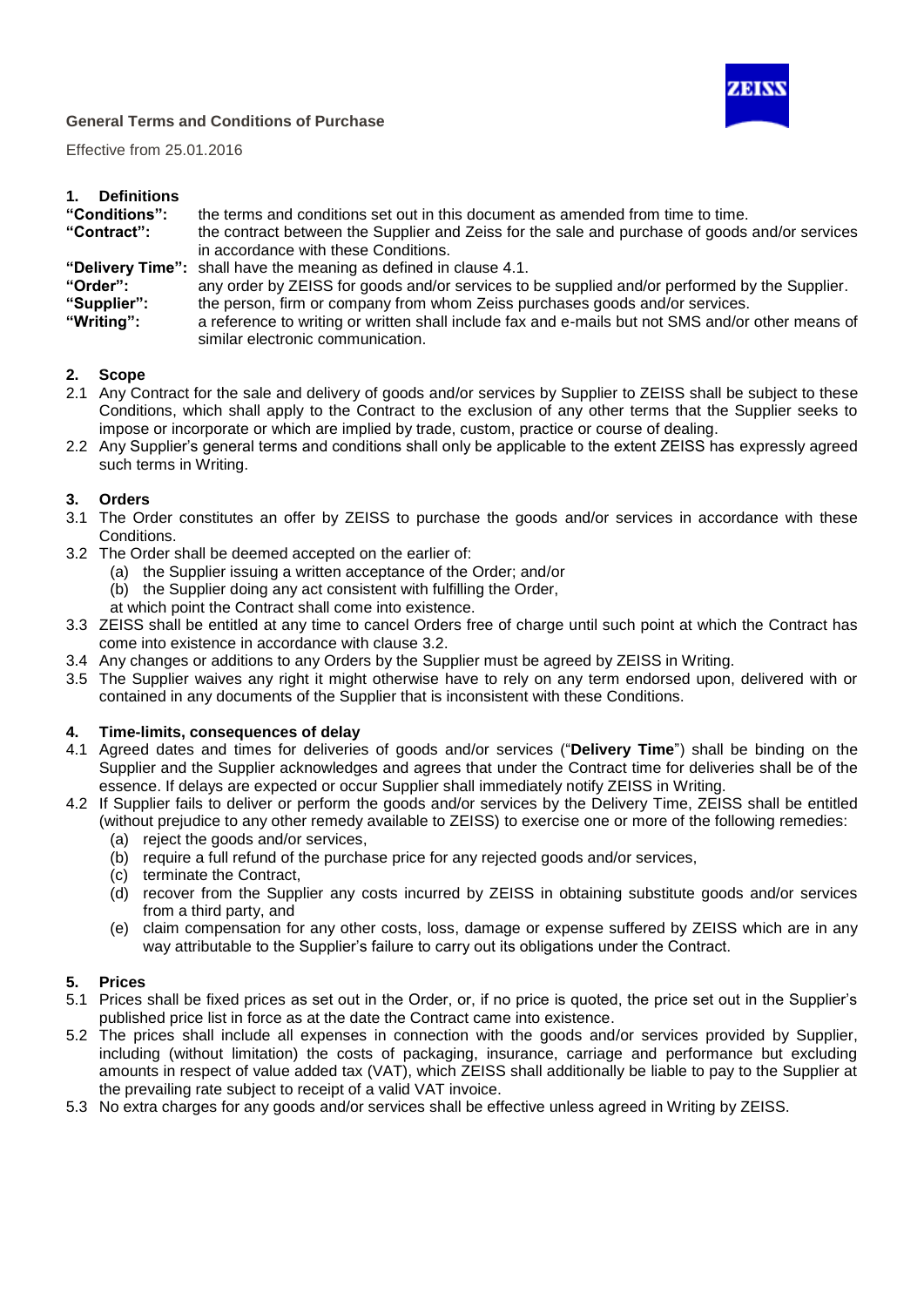

Effective from 25.01.2016

### **6. Execution, delivery**

- 6.1 Supplier may not subcontract any or all of its rights or obligations under the Contract without the prior written consent of ZEISS, except where such obligations merely concern the supply of standard parts related to the goods and/or services. In the event of any permitted subcontracting, the Supplier shall remain responsible for all acts and omissions of its subcontractors as if they were its own.
- 6.2 Any Orders accepted by the Supplier shall be binding with regard to the nature and quantity of the goods and/or services ordered and the Delivery Time. Part-deliveries shall require the prior written consent of ZEISS. However, failure by the Supplier to deliver any one instalment on time or at all or any defects in an instalment shall entitle ZEISS to the remedies set out in clause 12.4.
- 6.3 All deliveries must be accompanied by a delivery note stating the ZEISS Order number as well as details of the nature and quantity of the contents of any delivered consignment.
- 6.4 Deliveries shall generally include customary one-way standard packaging. If reusable packaging is used, the fact shall be clearly stated on the delivery note. Return of the reusable packaging shall be carried out at Supplier's cost and risk. If ZEISS has expressly agreed in Writing to pay for any packaging costs, then these costs shall be calculated on basis of verifiable net costs.
- 6.5 Where required, a technical description and instructions for use shall be included free of charge. Where applicable technical data sheets regarding the energy efficiency shall be included. In case of software products, the delivery obligation shall only have been met once all the (systems and user) documentation has also been delivered. For software that is specifically developed for ZEISS, the source code shall also be delivered and assigned to ZEISS.
- 6.6 When Supplier is delivering goods or providing services on ZEISS' premises, Supplier shall and shall procure that its employees, agents and/or subcontractors at all times adhere to ZEISS' health & safety policy and any other policies, rules and/or directions concerning (without limitation) security, environmental and fire protection and efficient use of energy currently in force at ZEISS' premises from time to time.

### **7. Invoices, payments**

- 7.1 Invoices for the price of the goods and/or service plus VAT at the prevailing rate (if applicable) shall be sent by the Supplier to ZEISS separately on or at any time after completion of delivery. Invoices shall state ZEISS' Order number, the date of the Order, the Supplier's VAT registration number, and shall be accompanied by any supporting documents that ZEISS may reasonably require.
- 7.2 Payments by ZEISS shall be due 60 days after delivery of the goods and/or services and/or receipt of the Supplier's invoice, whichever occurs later. If ZEISS choses to make payment of an invoice within 14 days from the later date of the delivery of the goods and/or services and/or receipt of the Supplier's invoice, ZEISS shall be entitled to a 3% discount on the purchase price. Payment shall be deemed to have taken place on the day ZEISS' bank has received the transfer order.
- 7.3 Payments shall not be deemed to constitute an acknowledgement by ZEISS that the goods and/or services are in accordance with the Contract. In the event that goods and/or services are delayed, defective or incomplete, ZEISS shall be entitled, without prejudice to ZEISS' other remedies available to it under the Contract, to withhold payment of the purchase price under the Contract until Supplier has delivered the goods or performed the services in accordance with its contractual obligations.

## **8. Compliance with applicable laws and regulations**

- 8.1 Supplier shall be obliged to comply with all applicable laws and regulations, including but not limited to such laws and regulations relating to workplace and consumer safety and environmental protection. Supplier shall indemnify and hold ZEISS harmless from any and all claims or demands by third parties resulting from Supplier's failure to comply with such applicable laws and regulations.
- 8.2 Without prejudice to the generality of clause 8.1, Supplier shall be obliged to comply with all applicable regulations regarding hazardous substances and the Supplier shall not use any banned substances. Supplier shall specify all substances to be avoided and all dangerous substances and submit safety data sheets (in English language) with any Supplier's offers and/or quotations and also with the delivery note of Supplier's delivery of goods or services which contain or require use of such substances. If Supplier has any evidence that its delivery may have violated restrictions on substances or contained banned substances Supplier shall be obliged to immediately notify ZEISS in Writing with a description of such violation and/or content.
- 8.3 With respect to deliveries of goods and performance of services Supplier alone shall be responsible for compliance with regulations for the prevention of accidents. Adequate safety equipment and manufacturer's instructions shall be supplied by Supplier to ZEISS free of charge.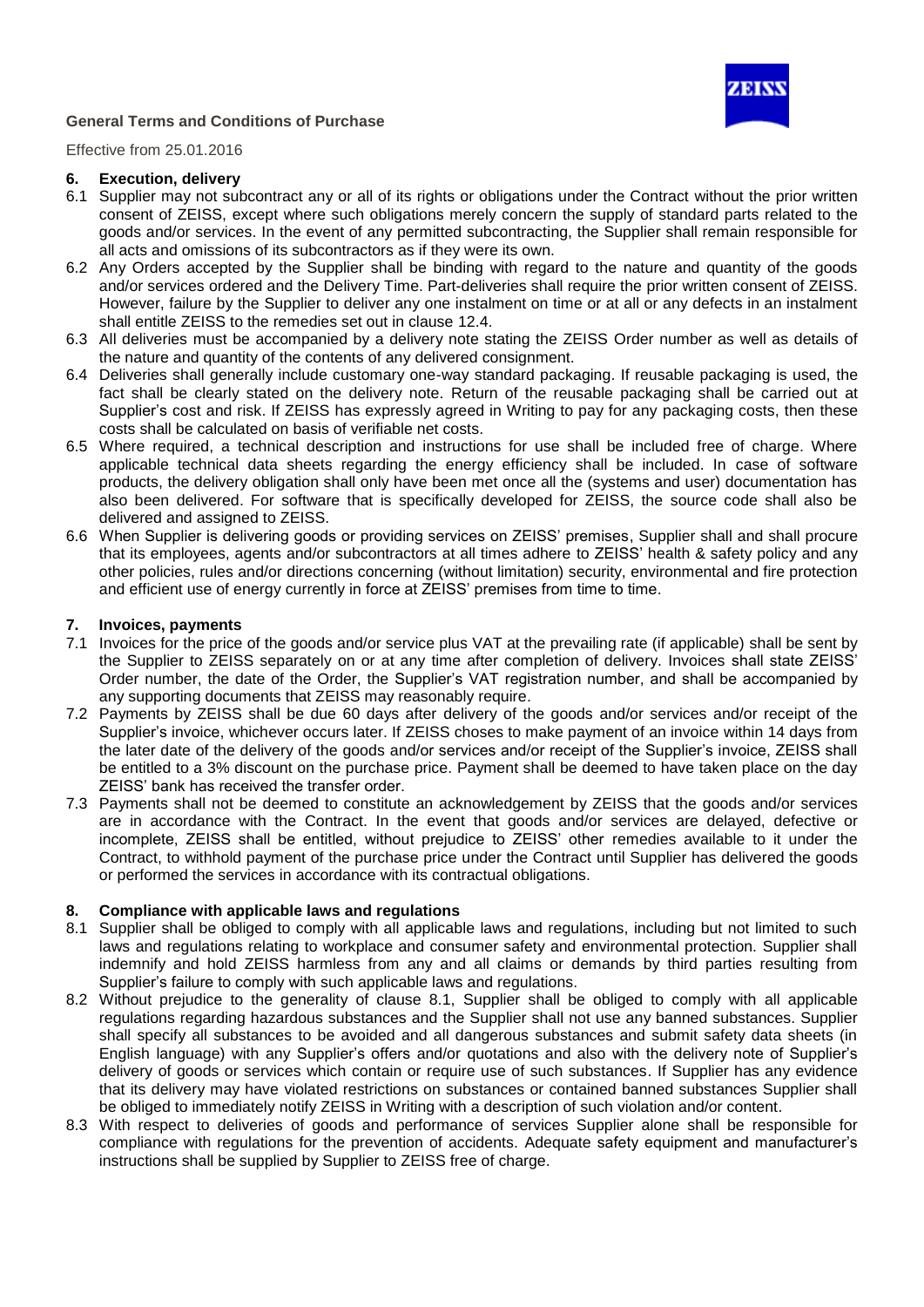

Effective from 25.01.2016

#### **9. Import and export provisions, conflict minerals**

- 9.1 For goods and services from a country (other than the UK) that is within the EU, the EU value added tax identification number shall be quoted on any invoice issued by the Supplier. In case Supplier is located in an EU-member country, imported goods shall be delivered to ZEISS duty paid unless expressly agreed otherwise by ZEISS in Writing.
- 9.2 Supplier shall comply with all export regulations (especially the export control and customs regulations) applicable in the country of destination and at Supplier's place of business and - where applicable - the United States of America. Supplier shall clearly show the corresponding classification (Export Control Classification Number) as well as the applicable statistical product number (HS Code) and the country of origin in the documentation (shipping note, invoice, etc.) provided for all deliverables that are subject to export licenses or US (re-)export regulations. Supplier shall be obliged to provide at its own expense the required declarations and information under Regulation (EC) No. 1207 / 2001, allow checks to be performed by customs officials and furnish the requisite official letters of confirmation.
- 9.3 Where goods or services to be delivered to ZEISS involve technologies and/or technical knowledge, which are subject to US (re-)export regulations (EAE, ITAR), the European Dual Use regulation or to the UK Strategic Export Control List, Supplier shall be obliged to inform ZEISS in Writing about this circumstance.
- 9.4 Supplier has implemented reasonable measures to ensure that its goods and/or services are in compliance with the requirements for use of so-called conflict minerals (e.g. tantalum, tungsten, tin or gold) under Section 1502 of the Dodd-Frank Act; the materials Supplier delivers to ZEISS shall not contain conflict minerals that directly or indirectly finance or benefit armed groups in the Democratic Republic of the Congo or adjoining countries.

# **10. Passage of risk, acceptance, title**

- 10.1 Irrespective of the agreed price terms the risk passes to ZEISS in case of delivery without installation or assembly upon delivery of the goods at the delivery address provided by ZEISS and in the event of delivery with installation or assembly upon successful completion of the acceptance of the installation or assembly of the goods by ZEISS. Commissioning or use of any goods and/or services shall not have as its effect the passing of risk.
- 10.2 ZEISS shall acquire title to any goods and/or services on delivery and/or on payment whichever occurs earlier.

#### **11. Notification of defects, expenses**

- 11.1 ZEISS shall not be obliged to examine delivered goods for defects. ZEISS will inform Supplier about defects as soon as reasonably possible after their detection according to the circumstances of the orderly course of business.
- 11.2 If ZEISS returns defective goods to Supplier, ZEISS shall be entitled (without prejudice to any other remedy available to ZEISS in this respect) to debit back to Supplier the invoice amount paid plus a lump sum for expenses of 5% of the price of the defective goods. ZEISS reserves the right to proof higher expenses. Supplier's right to proof lower or no expenses shall be reserved.

#### **12. Warranty relating to defects of quality and title**

- 12.1 The Supplier shall ensure that the goods and/or services shall:
	- (a) correspond with their description and the agreed specification,
		- (b) be of satisfactory quality (within the meaning of the Sale of Goods Act 1979, as amended) and fit for any purpose held out by the Supplier or made known to the Supplier by ZEISS expressly or by implication, and in this respect the Customer relies on the Supplier's skill and judgement,
		- (c) be free from defects in design, material and workmanship and remain so for 12 months after delivery,
		- (d) comply with all applicable statutory and regulatory requirements relating to the manufacture, labelling, packaging, storage, handling and delivery of the goods and/or services, and
		- (e) be performed with all due care, skill and diligence and in accordance with best industry practice relevant to the goods and/or services in question.
- 12.2 Goods and/or services which do not comply with the undertakings in clause 12.1 must be replaced by deliveries that are free from defect immediately on request by and without further cost to ZEISS. This position shall be without prejudice to any other remedy available to Zeiss in respect of the goods and/or services failing to comply with clause 12.1.
- 12.3 Supplier shall require the express consent by ZEISS in order to repair defective goods and/or services instead of replacing them. Supplier shall bear the risk of loss during the time in which the goods and/or services to be repaired are not in the possession or control of ZEISS.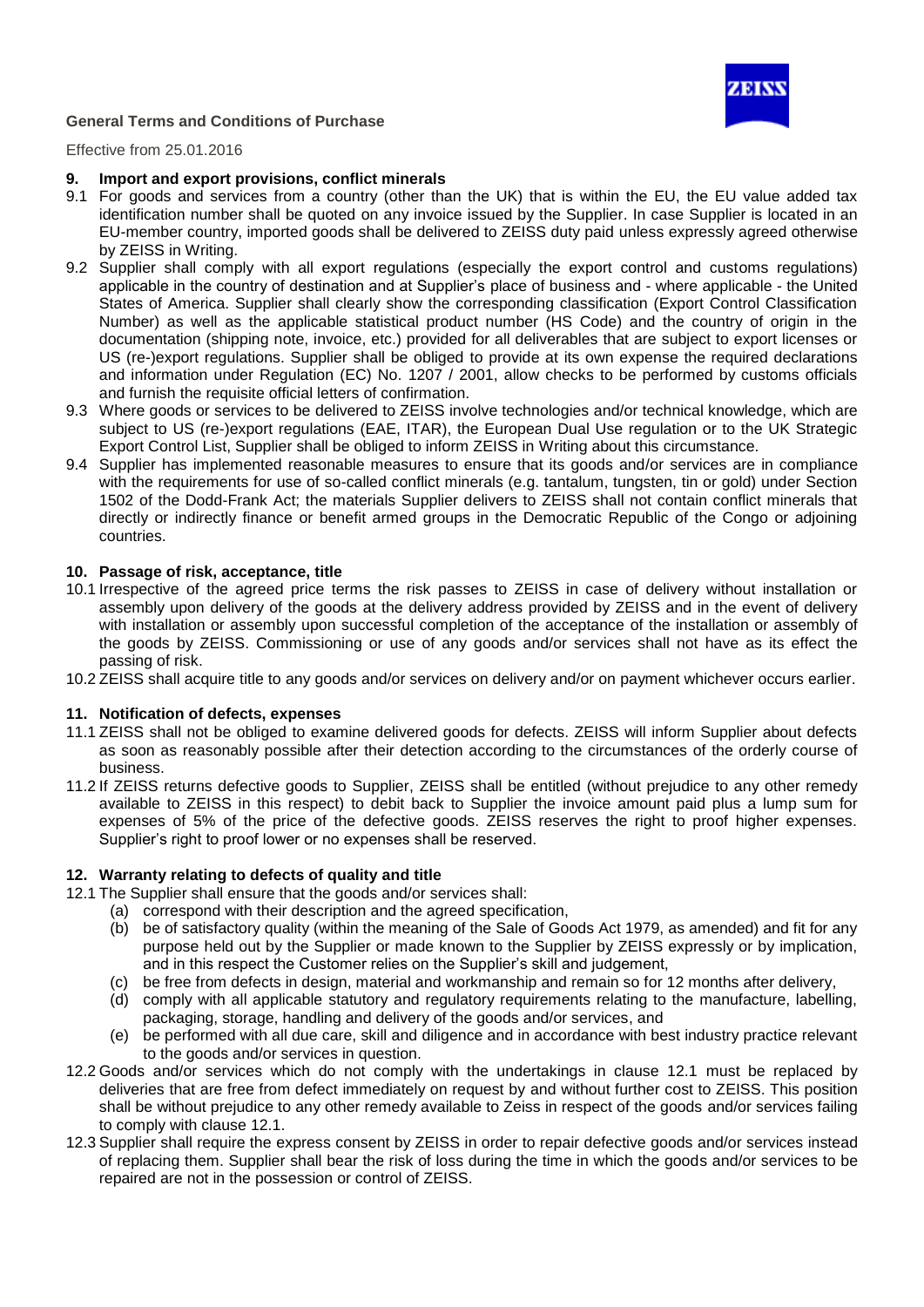

Effective from 25.01.2016

- 12.4 If Supplier fails to remedy any defect within a reasonable period granted by ZEISS for this purpose, ZEISS shall be entitled (without prejudice to any other remedy available to ZEISS) to exercise one or more of the following remedies:
	- (a) reject the goods and/or services or any part thereof,
	- (b) require a full refund of the purchase price for any rejected goods and/or services,
	- (c) terminate the Contract,
	- (d) recover from the Supplier any costs and expense incurred by ZEISS in obtaining substitute goods and/or services from a third party, and
	- (e) claim damages for any other costs, loss or expense suffered by ZEISS which are in any way attributable to the Supplier's failure to carry out its obligations under the Contract.
- 12.5 In urgent cases (especially where in the reasonable opinion of ZEISS operating safety is in jeopardy or for the purposes of preventing damage or loss), for the removal of insignificant defects and in the event that Supplier is in default of remedying a defect, ZEISS shall be entitled, after notifying Supplier, to immediately remedy the defect and any resultant damage or loss by itself or through third parties at Supplier's expense. This shall also apply if Supplier delivers the goods and/or services late and ZEISS has to remedy defects immediately so that ZEISS does not miss its own delivery deadlines.
- 12.6 If Supplier has to deliver and/or perform in accordance with ZEISS' specifications, Supplier expressly guarantees the conformity of goods and/or services with such specifications. If delivery and/or performance deviates from such specifications, ZEISS shall have the rights under section 12.4.

### **13. Repeated default**

If Supplier is repeatedly or persistently delivering defective goods and/or services which do not comply with the undertakings in clause 12.1 or any agreed specifications or is repeatedly or persistently delivering goods and/or services after the Delivery Time (each a "**Repeated Default**") ZEISS shall on written notice to the Supplier be entitled to exercise the remedies set out in clause 12.4. In the case of a Repeated Default by the Supplier, ZEISS shall in addition be entitled to rescind and/or terminate any other Contracts that is has with the subject Supplier with regards to delivery of goods and/or services.

#### **14. Indemnification**

- 14.1 The Supplier shall keep ZEISS indemnified against all liabilities, costs, expenses, damages and losses (including but not limited to any direct, indirect or consequential losses, loss of profit, loss of reputation and all interest, penalties and legal costs (calculated on a full indemnity basis) and all other professional costs and expenses) suffered or incurred by ZEISS as a result of or in connection with:
	- (a) any claim made against ZEISS for actual or alleged infringement of a third party's intellectual property rights arising out of or in connection with the supply or use of the goods and/or services, to the extent that the claim is attributable to the acts or omissions of the Supplier, its employees, agents or subcontractors;
	- (b) any claim made against ZEISS by a third party for death, personal injury or damage to property arising out of or in connection with any defects in goods and/or services, to the extent that the defects are attributable to the acts or omissions of the Supplier, its employees, agents or subcontractors; and
	- (c) any claim made against ZEISS by a third party arising out of or in connection with the supply of the goods and/or services, to the extent that such claim arises out of the breach, negligent performance or failure or delay in performance of the Contract by the Supplier, its employees, agents or subcontractors.

14.2 This clause 14 shall survive termination of the Contract.

#### **15. Technical documentation, tools, means of production**

- 15.1 The Supplier acknowledges that all materials, equipment and tools, drawings, specifications, data and any other materials supplied by ZEISS to the Supplier under and/or in connection with a Contract ("**ZEISS Materials"**) and all rights in the ZEISS Materials are and shall remain the exclusive property of ZEISS. The Supplier shall hold the ZEISS Materials on trust as a bailee for ZEISS and shall maintain them in good condition until returned to ZEISS, and not dispose or use the same other than in accordance with ZEISS' written instructions or authorisation.
- 15.2 In the event that Supplier creates any materials, equipment, tools, drawings, specifications, and/or data in connection with the manufacture of any goods or performance of any services under the Contract ("**Contract Materials**") all rights in such Contract Materials shall be vested in ZEISS and Supplier shall keep these Contract Materials safe for ZEISS free of charge. The Supplier shall do any act and execute any document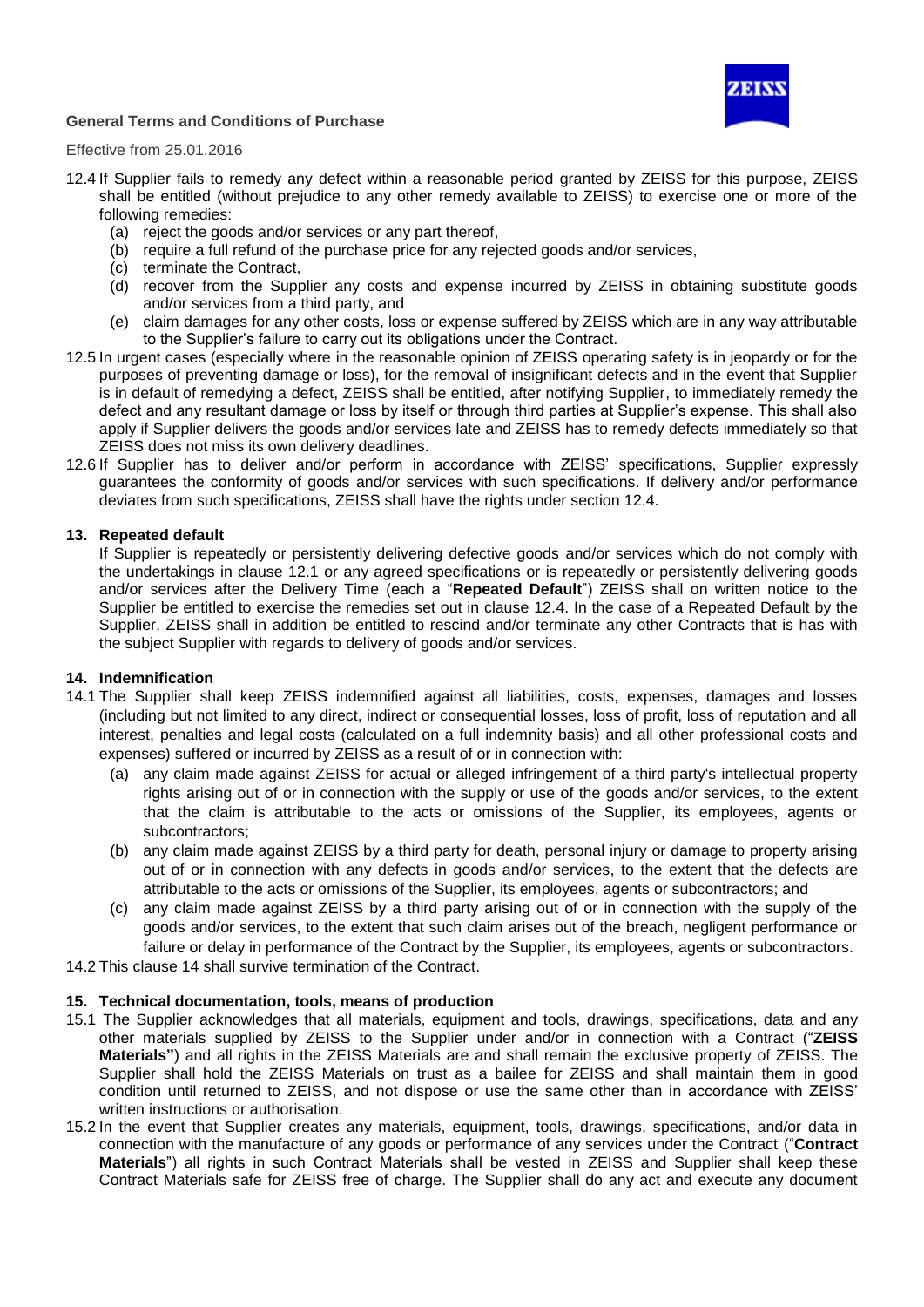

## Effective from 25.01.2016

which ZEISS reasonably requires in order to have its rights vested in such Contract Materials from time to time.

15.3 Supplier shall be obliged to service and maintain any ZEISS Materials and Contract Materials and remedy any defects caused by normal wear and tear at the Supplier's expense.

### **16. Provision of materials**

- 16.1 The Supplier shall ensure that any ZEISS Materials and Contract Materials shall be adequately and safely stored free of charge to ZEISS. Supplier shall keep ZEISS Materials and Contract Materials separate from its and any property of third parties and shall mark them as the property of ZEISS.
- 16.2 In the event that Supplier processes or transforms the ZEISS Materials or Contract Materials provided, this shall be deemed to have been done on behalf of ZEISS. ZEISS shall become the direct owner of the resulting new objects. If the materials provided only constitute a part of the new objects ZEISS shall be entitled to ownership of the new objects on a pro rata basis according to the value of the materials provided and contained therein.

### **17. Confidentiality**

- 17.1 The Supplier ("**receiving party**") shall keep in strict confidence all technical or commercial know-how, specifications, inventions, processes or initiatives which are of a confidential nature and have been disclosed to the receiving party by ZEISS ("**disclosing party**"), its employees, agents or subcontractors, and any other confidential information concerning the disclosing party's business, its products and services which the receiving party may obtain. The receiving party shall only disclose such confidential information to those of its employees, agents and subcontractors who need to know it for the purpose of discharging the receiving party's obligations under the Contract, and shall ensure that such employees, agents and subcontractors comply with the obligations set out in this clause as though they were a party to the Contract. The receiving party may also disclose such of the disclosing party's confidential information as is required to be disclosed by law, any governmental or regulatory authority or by a court of competent jurisdiction.
- 17.2 This clause 17 shall survive the termination of the Contract.

## **18. Miscellaneous**

#### 18.1 **Assignment and other dealings**

- (a) ZEISS may at any time assign, transfer, mortgage, charge, subcontract or deal in any other manner with any or all of its rights or obligations under the Contract.
- (b) The Supplier may not assign, transfer, mortgage, charge, subcontract, declare a trust over or deal in any other manner with any or all of its rights or obligations under the Contract without the prior written consent of ZEISS.

#### 18.2 **Entire agreement**

This Contract constitutes the entire agreement between the parties and supersedes and extinguishes all previous agreements, promises, assurances, warranties, representations and understandings between them, whether written or oral, relating to its subject matter.

#### 18.3 **Variation**

Except as set out in these Conditions, no variation of the Contract, including the introduction of any additional terms and conditions, shall be effective unless it is agreed in Writing and signed by ZEISS.

## 18.4 **Waiver**

A waiver of any right or remedy is only effective if given in Writing and shall not be deemed a waiver of any subsequent breach or default.

#### 18.5 **Severance**

If any provision or part-provision of the Contract is or becomes invalid, illegal or unenforceable, it shall be deemed modified to the minimum extent necessary to make it valid, legal and enforceable. If such modification is not possible, the relevant provision or part-provision shall be deemed deleted. Any modification to or deletion of a provision or part-provision under this clause shall not affect the validity and enforceability of the rest of the Contract.

#### 18.6 **Notices**

(a) Any notice or other communication given to a party under or in connection with the Contract shall be in Writing, addressed to that party at its registered office (if it is a company) or its principal place of business (in any other case) or such other address as that party may have specified to the other party in